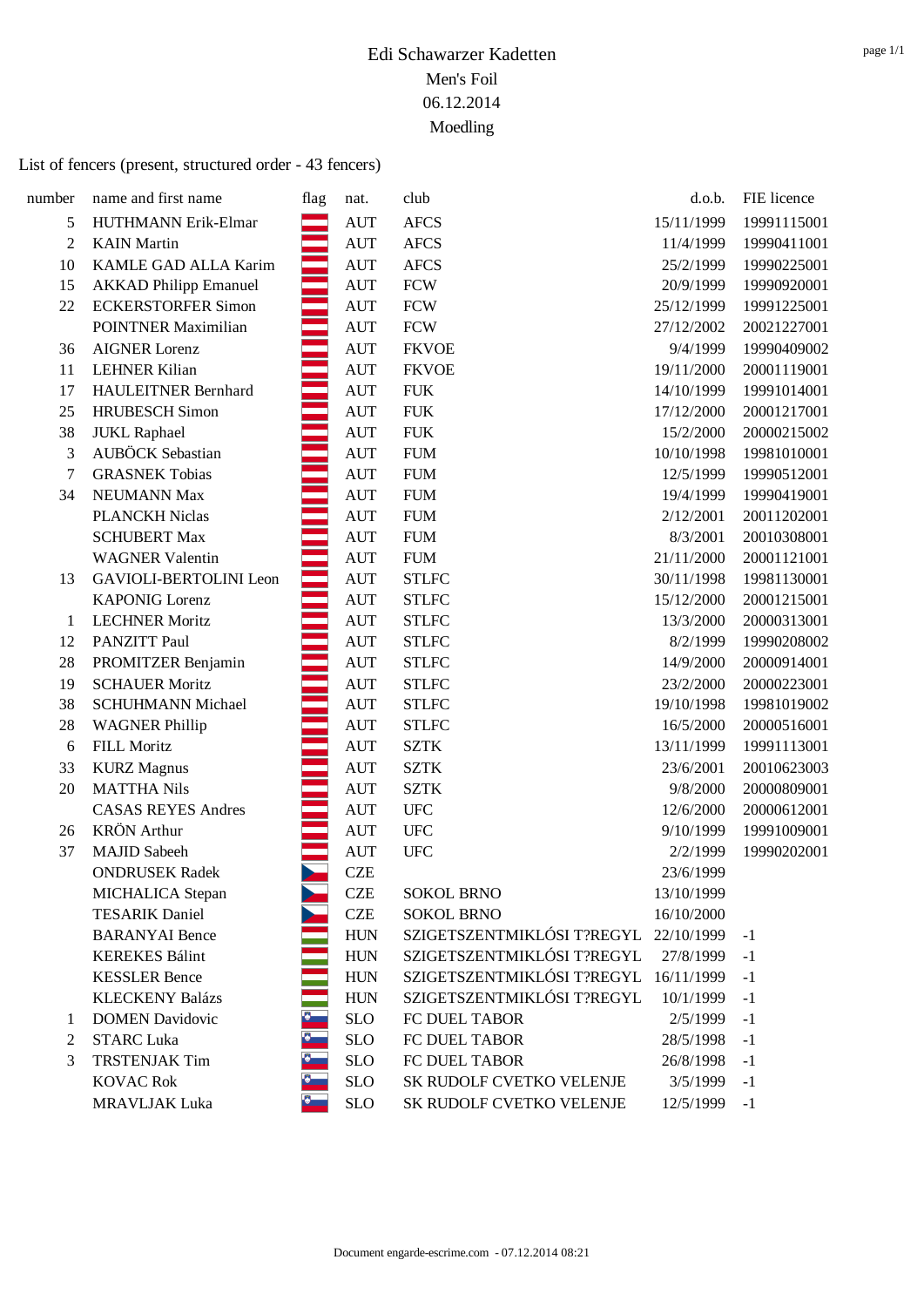## Formula of the competition

43 fencers

1 poules: round

43 fencers 7 poules (1 poule of 7, 6 poules of 6) Separation by : countries, clubs 32 qualifiers

\_\_\_\_\_\_\_\_\_\_\_\_\_\_\_\_\_\_\_\_\_\_\_\_\_\_\_\_\_\_\_\_\_

Direct elimination : 32 fencers

Direktausscheidung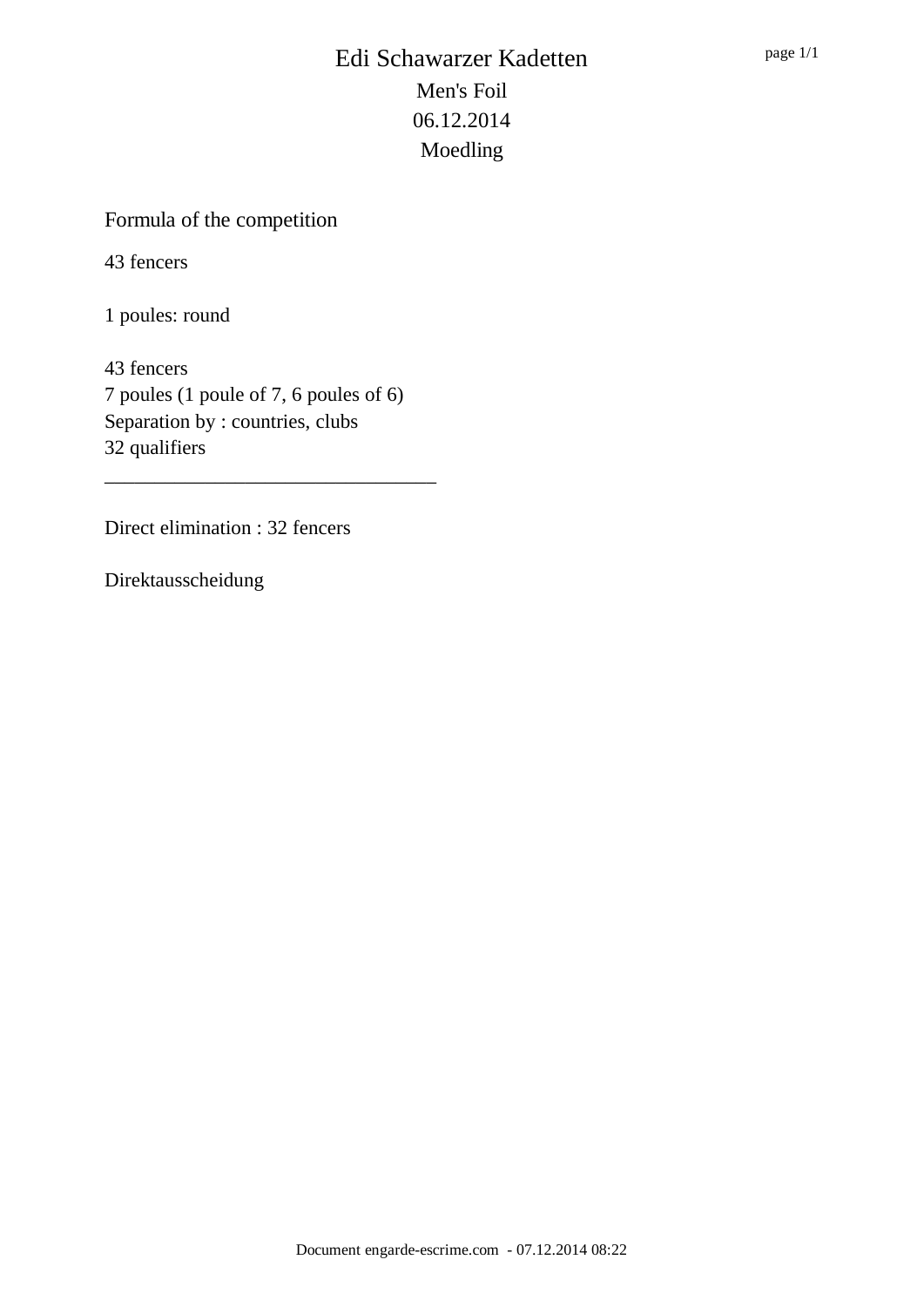Poules, round No 1

Poule No 1 9:15 piste No 8 Referee: BENCE AUT FCW

V/M ind. HS rank NEUMANN Max AUT FUM 3 V 1 3 V 0.400 -3 17 4 KAMLE GAD ALLA Karim AUT AFCS  $|V| = |V| |V| |V| |4 | 0.800 11 24 2$ SCHUHMANN Michael AUT STLFC 3 0 0 2 4 0.000 -16 9 6 DOMEN Davidovic SLO FC DUEL TABOR  $V | 4 | V | W | V | 0.800 15 24 1$ KAPONIG Lorenz  $\text{AUT}$  STLFC  $\vert V \vert 1 \vert V \vert 1 \vert W \vert 0.600 \quad 0 \quad 17 \quad 3$ HAULEITNER Bernhard AUT FUK 2 V V 2 2 0.400 -7 16 5 Poule No 2 9:15 piste No 9 Referee: CZETINSKI Aljosa SLO FC DUEL TABOR V/M ind. HS rank PLANCKH Niclas AUT FUM 0 V 1 2 0 0.200 -14 8 6 LECHNER Moritz AUT STLFC V V V V V 1.000 17 25 1 AKKAD Philipp Emanuel AUT FCW 2 1 2 V V 0.400 -4 15 4 HRUBESCH Simon AUT FUK  $|V|_0 |V| = |V|_2 |0.600 2 17 3$ KESSLER Bence HUN SZIGETSZENTMIKLÓSI  $|V|$  3  $|2|$  2  $|2|$  0.200 -8 14 5 TESARIK Daniel CZE SOKOL BRNO  $|V| \neq |Z| |V| \leq |V| \leq |0.600 \quad 7 \quad 21 \quad 2$ Poule No 3 9:15 piste No 10 Referee: BRIGOLA AUT V/M ind. HS rank GAVIOLI-BERTOLINI Leonardo AUT STLFC 4 1 0 4 2 0.000 -14 11 6 ECKERSTORFER Simon AUT FCW  $|V|| = |V| = |V| = 0.600 \t 1$  19 3 JUKL Raphael AUT FUK V 2 1 2 3 0.200 -7 13 5 KAIN Martin  $AUT \left( AFCS \right) \qquad \qquad \left| V | V | V | W | V | V | V | 1.000 \right.$  20 25 1 KEREKES Bálint HUN SZIGETSZENTMIKLÓSI V V V4 1 1 0.600 -2 16 4 SCHUBERT Max AUT FUM  $V 2 V 1 V 0 0.600 2 18 2$ Poule No 4 9:15 piste No 11 Referee: OPRZEDEK Max AUT FUM V/M ind. HS rank POINTNER Maximilian AUT FCW 1 0 V4 3 0 0.200 -14 8 5 SCHAUER Moritz AUT STLFC V4 3 V4 4 0 0.400 -4 15 4 GRASNEK Tobias AUT FUM  $|V|V| = |V|4 |V|$  0.800 13 24 2 KURZ Magnus AUT SZTK 3 3 1 1 0 0.000 -15 8 6 STARC Luka SLO FC DUEL TABOR  $|V|V|V|V| = 3$  0.800 6 23 3 KLECKENY Balázs HUN SZIGETSZENTMIKLÓSI  $|V|V|2|V|V| = 0.800$  14 22 1 Poule No 5 9:15 piste No 12 Referee: PALABYIK Cihan TUR V/M ind. HS rank KRÖN Arthur AUT UFC V V 4 2 2 0.400 1 18 3 PANZITT Paul AUT STLFC 1 1 1 V 2 0.200 -14 10 6 AIGNER Lorenz AUT FKVOE 1 V 0 0 2 0.200 -11 8 5 AUBÖCK Sebastian AUT FUM V V V V V 1.000 18 25 1 KOVAC Rok SLO SK RUDOLF CVETKO V  $|V|$  4  $|V|$  0  $|V|$  1 0.400 -2 15 4

 $V/M =$  victory/match = victories/matches ind. = indicator = hits scored - hits received  $HS =$  hits scored

MICHALICA Stepan CZE SOKOL BRNO  $|V| \vee |V3| \ge |V| = 0.800$  8 20 2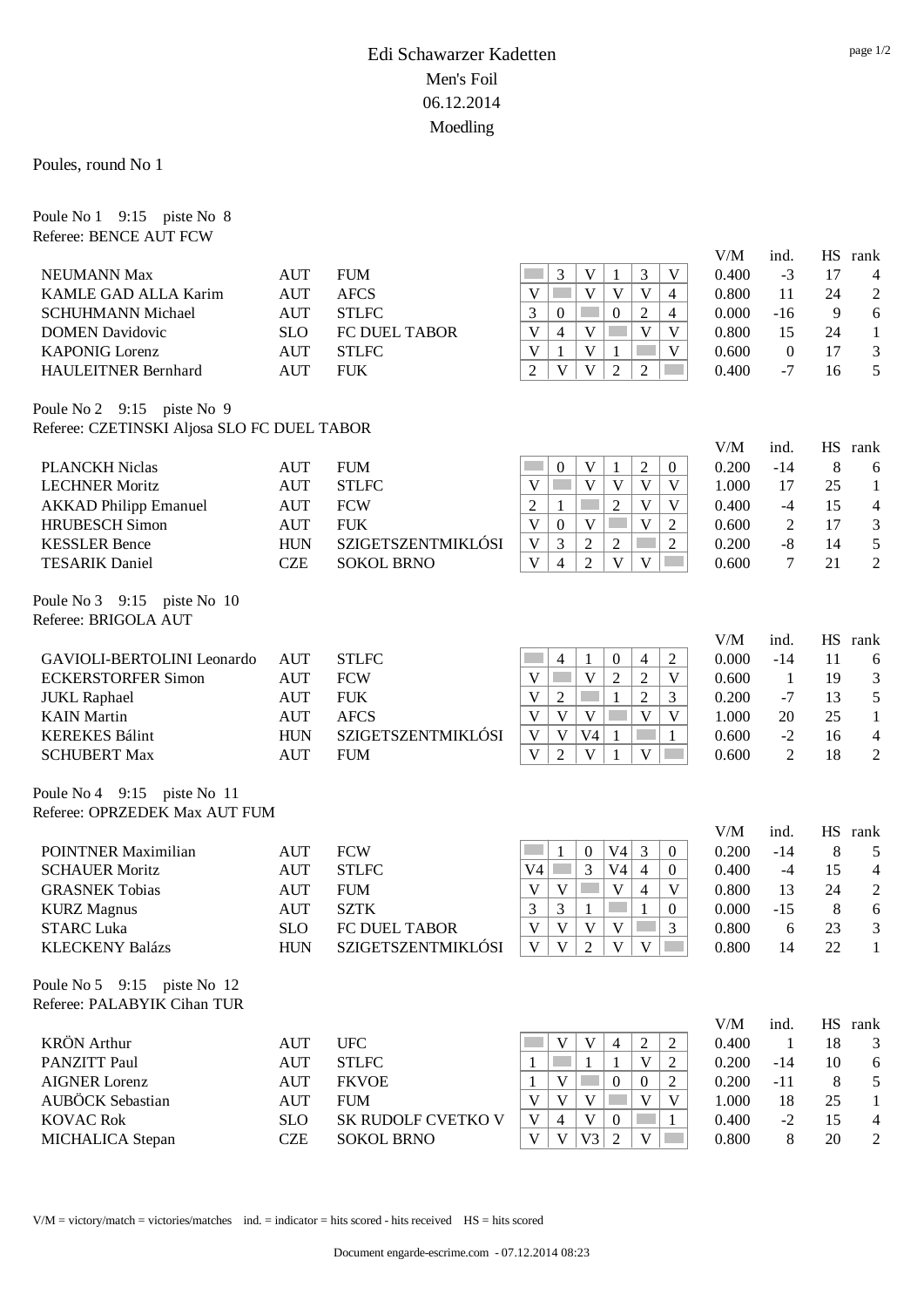#### Poule No 6 9:15 piste No 13 Referee: SRNA Jan CZE SOKOL BRNO

|                                                          |            |                      |                                                 | V/M   | ind.  | <b>HS</b> | rank           |
|----------------------------------------------------------|------------|----------------------|-------------------------------------------------|-------|-------|-----------|----------------|
| <b>BARANYAI</b> Bence                                    | <b>HUN</b> | SZIGETSZENTMIKLÓSI   | V<br>V<br>V<br>V<br>V                           | 0.833 | 7     | 26        | 2              |
| <b>WAGNER Valentin</b>                                   | <b>AUT</b> | <b>FUM</b>           | 2<br>3<br>1<br>2                                | 0.000 | $-20$ | 10        | 7              |
| <b>TRSTENJAK Tim</b>                                     | <b>SLO</b> | <b>FC DUEL TABOR</b> | V4<br>V<br>V<br>V<br>4                          | 0.667 | 10    | 24        | 3              |
| <b>FILL Moritz</b>                                       | <b>AUT</b> | <b>SZTK</b>          | V<br>V<br>V<br>V<br>V<br>2                      | 0.833 | 14    | 27        | 1              |
| <b>CASAS REYES Andres</b>                                | <b>AUT</b> | <b>UFC</b>           | V<br>3<br>3<br>$\mathbf{0}$<br>4                | 0.167 | $-12$ | 16        | 6              |
| PROMITZER Benjamin                                       | <b>AUT</b> | <b>STLFC</b>         | $\overline{2}$<br>V<br>3<br>$\overline{2}$<br>V | 0.333 | $-3$  | 18        | 5              |
| <b>MATTHA Nils</b>                                       | <b>AUT</b> | <b>SZTK</b>          | 2<br>V<br>V<br>V<br>V<br>$\Omega$               | 0.667 | 4     | 22        | $\overline{4}$ |
| Poule No 7 9:15 piste No 14<br>Referee: LANGE Robert GER |            |                      |                                                 | V/M   | ind.  | <b>HS</b> | rank           |
| <b>MAJID</b> Sabeeh                                      | AUT        | <b>UFC</b>           | $\overline{2}$<br>V<br>3<br>V<br>2              | 0.400 | $-5$  | 17        | 5              |
| <b>WAGNER Phillip</b>                                    | AUT        | <b>STLFC</b>         | $\overline{2}$<br>V<br>V<br>4                   | 0.400 | $-4$  | 17        | $\overline{4}$ |
| <b>HUTHMANN Erik-Elmar</b>                               | AUT        | <b>AFCS</b>          | 2<br>V<br>V<br>2<br>4                           | 0.400 | $-2$  | 18        | 3              |
| <b>LEHNER Kilian</b>                                     | AUT        | <b>FKVOE</b>         | V<br>V<br>V<br>4<br>$\Omega$                    | 0.600 |       | 19        | 2              |
| <b>MRAVLJAK Luka</b>                                     | <b>SLO</b> | SK RUDOLF CVETKO V   | 3<br>3<br>3<br>V<br>4                           | 0.200 | $-3$  | 18        | 6              |
| <b>ONDRUSEK Radek</b>                                    | CZE        |                      | V<br>V<br>V<br>V                                | 1.000 | 13    | 25        |                |
|                                                          |            |                      |                                                 |       |       |           |                |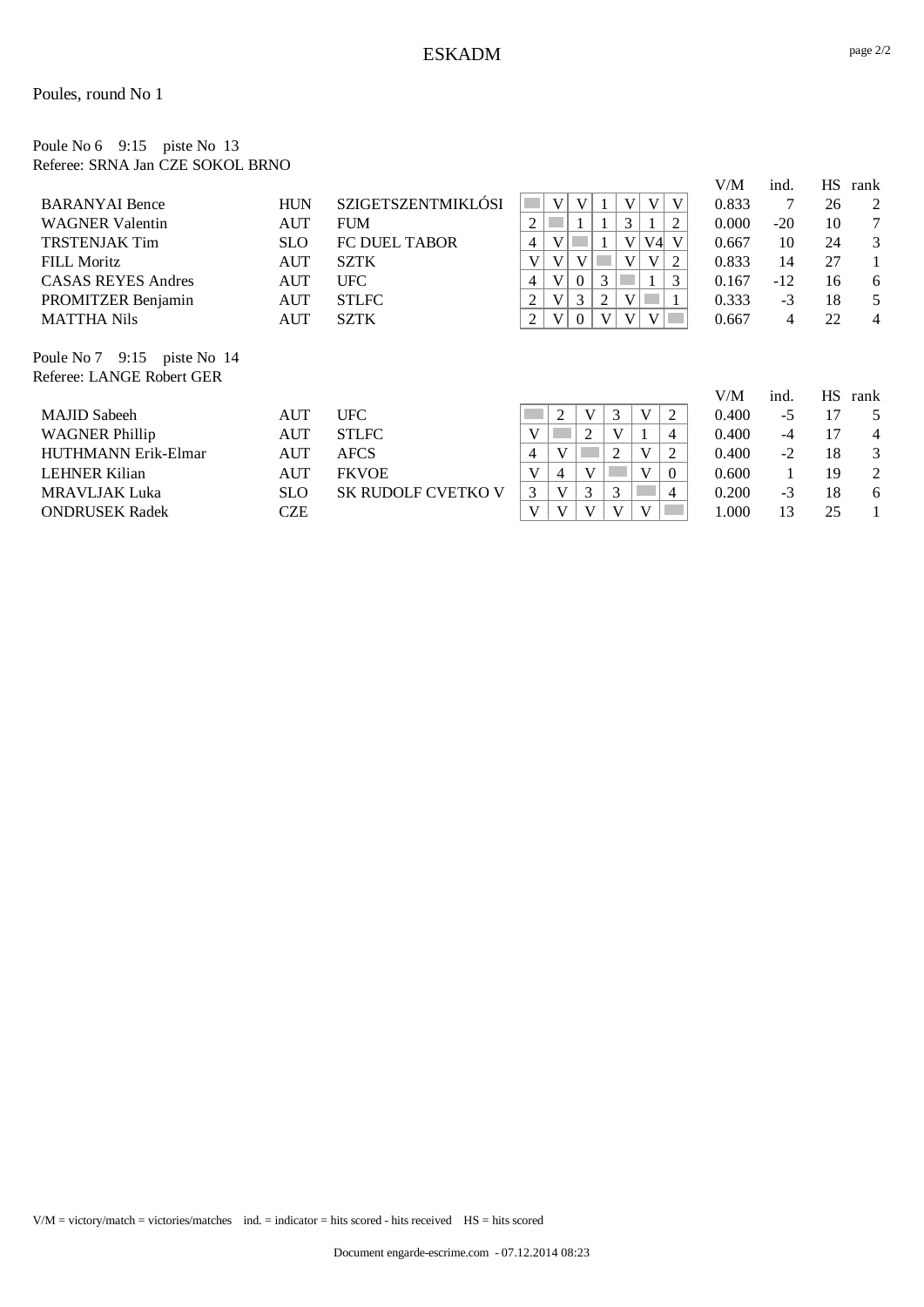Ranking of poules, round No 1 (ordered by ranking - 43 fencers)

| rank | name and first name          | nat.       | club                        | V/M   | ind.             | HS | group      |
|------|------------------------------|------------|-----------------------------|-------|------------------|----|------------|
| 1    | <b>KAIN</b> Martin           | <b>AUT</b> | <b>AFCS</b>                 | 1.000 | 20               | 25 | qualifier  |
| 2    | <b>AUBÖCK</b> Sebastian      | <b>AUT</b> | <b>FUM</b>                  | 1.000 | 18               | 25 | qualifier  |
| 3    | <b>LECHNER Moritz</b>        | <b>AUT</b> | <b>STLFC</b>                | 1.000 | 17               | 25 | qualifier  |
| 4    | <b>ONDRUSEK Radek</b>        | <b>CZE</b> |                             | 1.000 | 13               | 25 | qualifier  |
| 5    | <b>FILL Moritz</b>           | <b>AUT</b> | <b>SZTK</b>                 | 0.833 | 14               | 27 | qualifier  |
| 6    | <b>BARANYAI</b> Bence        | <b>HUN</b> | SZIGETSZENTMIKLÓSI T?REGYLE | 0.833 | 7                | 26 | qualifier  |
| 7    | <b>DOMEN Davidovic</b>       | <b>SLO</b> | FC DUEL TABOR               | 0.800 | 15               | 24 | qualifier  |
| 8    | <b>KLECKENY Balázs</b>       | <b>HUN</b> | SZIGETSZENTMIKLÓSI T?REGYLE | 0.800 | 14               | 22 | qualifier  |
| 9    | <b>GRASNEK Tobias</b>        | <b>AUT</b> | <b>FUM</b>                  | 0.800 | 13               | 24 | qualifier  |
| 10   | KAMLE GAD ALLA Karim         | <b>AUT</b> | <b>AFCS</b>                 | 0.800 | 11               | 24 | qualifier  |
| 11   | MICHALICA Stepan             | <b>CZE</b> | <b>SOKOL BRNO</b>           | 0.800 | $8\,$            | 20 | qualifier  |
| 12   | <b>STARC Luka</b>            | <b>SLO</b> | FC DUEL TABOR               | 0.800 | 6                | 23 | qualifier  |
| 13   | <b>TRSTENJAK Tim</b>         | <b>SLO</b> | FC DUEL TABOR               | 0.667 | 10               | 24 | qualifier  |
| 14   | <b>MATTHA Nils</b>           | <b>AUT</b> | <b>SZTK</b>                 | 0.667 | $\overline{4}$   | 22 | qualifier  |
| 15   | <b>TESARIK Daniel</b>        | <b>CZE</b> | <b>SOKOL BRNO</b>           | 0.600 | 7                | 21 | qualifier  |
| 16   | <b>SCHUBERT Max</b>          | <b>AUT</b> | <b>FUM</b>                  | 0.600 | 2                | 18 | qualifier  |
| 17   | <b>HRUBESCH Simon</b>        | <b>AUT</b> | <b>FUK</b>                  | 0.600 | 2                | 17 | qualifier  |
| 18   | <b>ECKERSTORFER Simon</b>    | <b>AUT</b> | <b>FCW</b>                  | 0.600 | $\mathbf{1}$     | 19 | qualifier  |
| 18   | <b>LEHNER Kilian</b>         | <b>AUT</b> | <b>FKVOE</b>                | 0.600 | 1                | 19 | qualifier  |
| 20   | <b>KAPONIG Lorenz</b>        | <b>AUT</b> | <b>STLFC</b>                | 0.600 | $\boldsymbol{0}$ | 17 | qualifier  |
| 21   | <b>KEREKES Bálint</b>        | <b>HUN</b> | SZIGETSZENTMIKLÓSI T?REGYLE | 0.600 | $-2$             | 16 | qualifier  |
| 22   | <b>KRÖN</b> Arthur           | <b>AUT</b> | <b>UFC</b>                  | 0.400 | $\mathbf{1}$     | 18 | qualifier  |
| 23   | HUTHMANN Erik-Elmar          | <b>AUT</b> | <b>AFCS</b>                 | 0.400 | $-2$             | 18 | qualifier  |
| 24   | <b>KOVAC Rok</b>             | <b>SLO</b> | SK RUDOLF CVETKO VELENJE    | 0.400 | $-2$             | 15 | qualifier  |
| 25   | NEUMANN Max                  | <b>AUT</b> | <b>FUM</b>                  | 0.400 | $-3$             | 17 | qualifier  |
| 26   | <b>WAGNER Phillip</b>        | <b>AUT</b> | <b>STLFC</b>                | 0.400 | $-4$             | 17 | qualifier  |
| 27   | <b>AKKAD Philipp Emanuel</b> | <b>AUT</b> | <b>FCW</b>                  | 0.400 | $-4$             | 15 | qualifier  |
| 27   | <b>SCHAUER Moritz</b>        | <b>AUT</b> | <b>STLFC</b>                | 0.400 | $-4$             | 15 | qualifier  |
| 29   | <b>MAJID Sabeeh</b>          | <b>AUT</b> | <b>UFC</b>                  | 0.400 | $-5$             | 17 | qualifier  |
| 30   | HAULEITNER Bernhard          | <b>AUT</b> | <b>FUK</b>                  | 0.400 | $-7$             | 16 | qualifier  |
| 31   | PROMITZER Benjamin           | <b>AUT</b> | <b>STLFC</b>                | 0.333 | $-3$             | 18 | qualifier  |
| 32   | <b>MRAVLJAK Luka</b>         | <b>SLO</b> | SK RUDOLF CVETKO VELENJE    | 0.200 | $-3$             | 18 | qualifier  |
| 33   | <b>JUKL Raphael</b>          | AUT        | <b>FUK</b>                  | 0.200 | $-7$             | 13 | eliminated |
| 34   | <b>KESSLER Bence</b>         | <b>HUN</b> | SZIGETSZENTMIKLÓSI T?REGYLE | 0.200 | $-8$             | 14 | eliminated |
| 35   | <b>AIGNER Lorenz</b>         | <b>AUT</b> | <b>FKVOE</b>                | 0.200 | $-11$            | 8  | eliminated |
| 36   | PANZITT Paul                 | AUT        | <b>STLFC</b>                | 0.200 | $-14$            | 10 | eliminated |
| 37   | <b>PLANCKH Niclas</b>        | AUT        | <b>FUM</b>                  | 0.200 | $-14$            | 8  | eliminated |
| 37   | POINTNER Maximilian          | <b>AUT</b> | <b>FCW</b>                  | 0.200 | $-14$            | 8  | eliminated |
| 39   | <b>CASAS REYES Andres</b>    | <b>AUT</b> | <b>UFC</b>                  | 0.167 | $-12$            | 16 | eliminated |
| 40   | GAVIOLI-BERTOLINI Leon       | <b>AUT</b> | <b>STLFC</b>                | 0.000 | $-14$            | 11 | eliminated |
| 41   | <b>KURZ</b> Magnus           | AUT        | <b>SZTK</b>                 | 0.000 | $-15$            | 8  | eliminated |
| 42   | <b>SCHUHMANN Michael</b>     | <b>AUT</b> | <b>STLFC</b>                | 0.000 | $-16$            | 9  | eliminated |
| 43   | <b>WAGNER Valentin</b>       | <b>AUT</b> | <b>FUM</b>                  | 0.000 | $-20$            | 10 | eliminated |
|      |                              |            |                             |       |                  |    |            |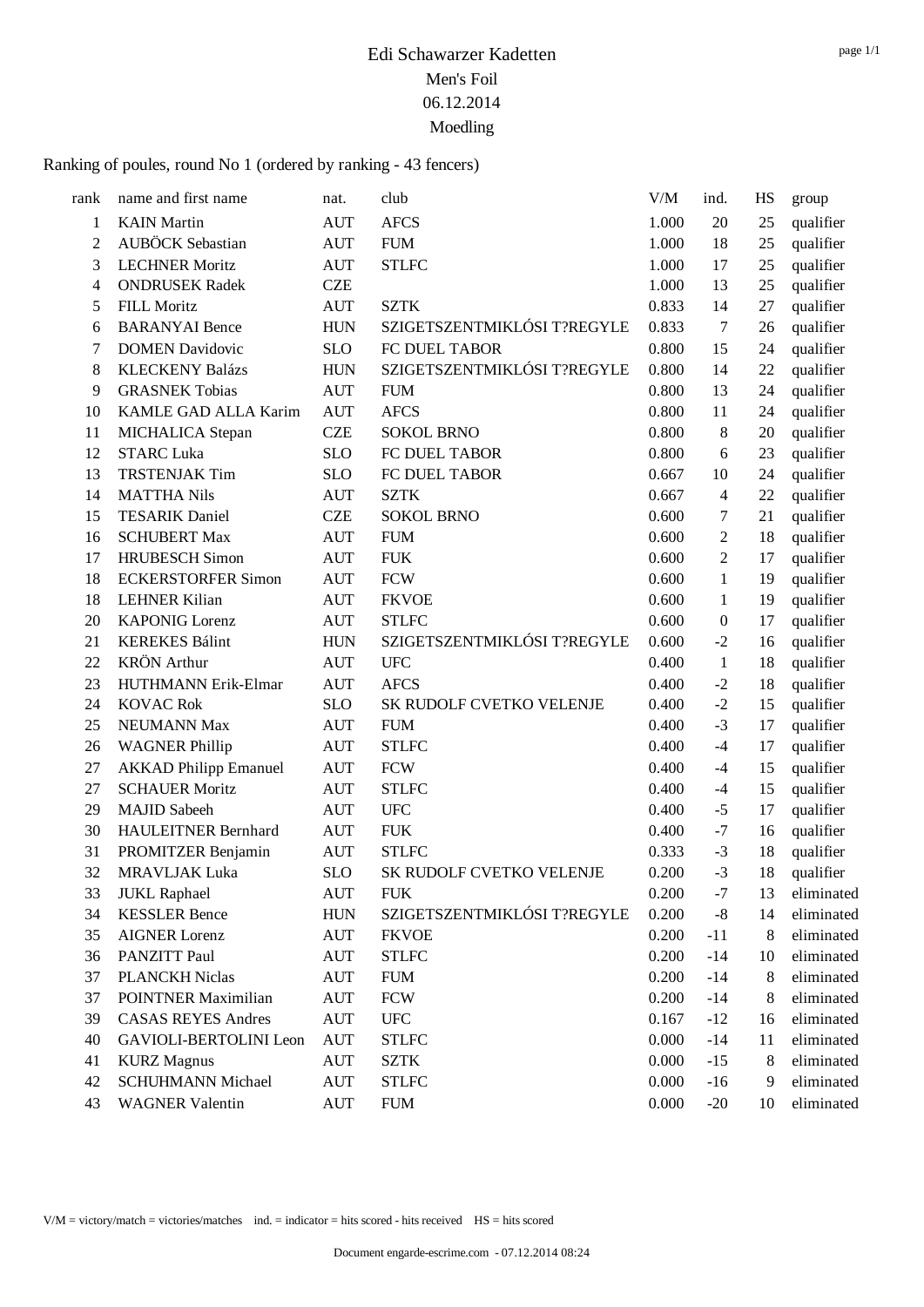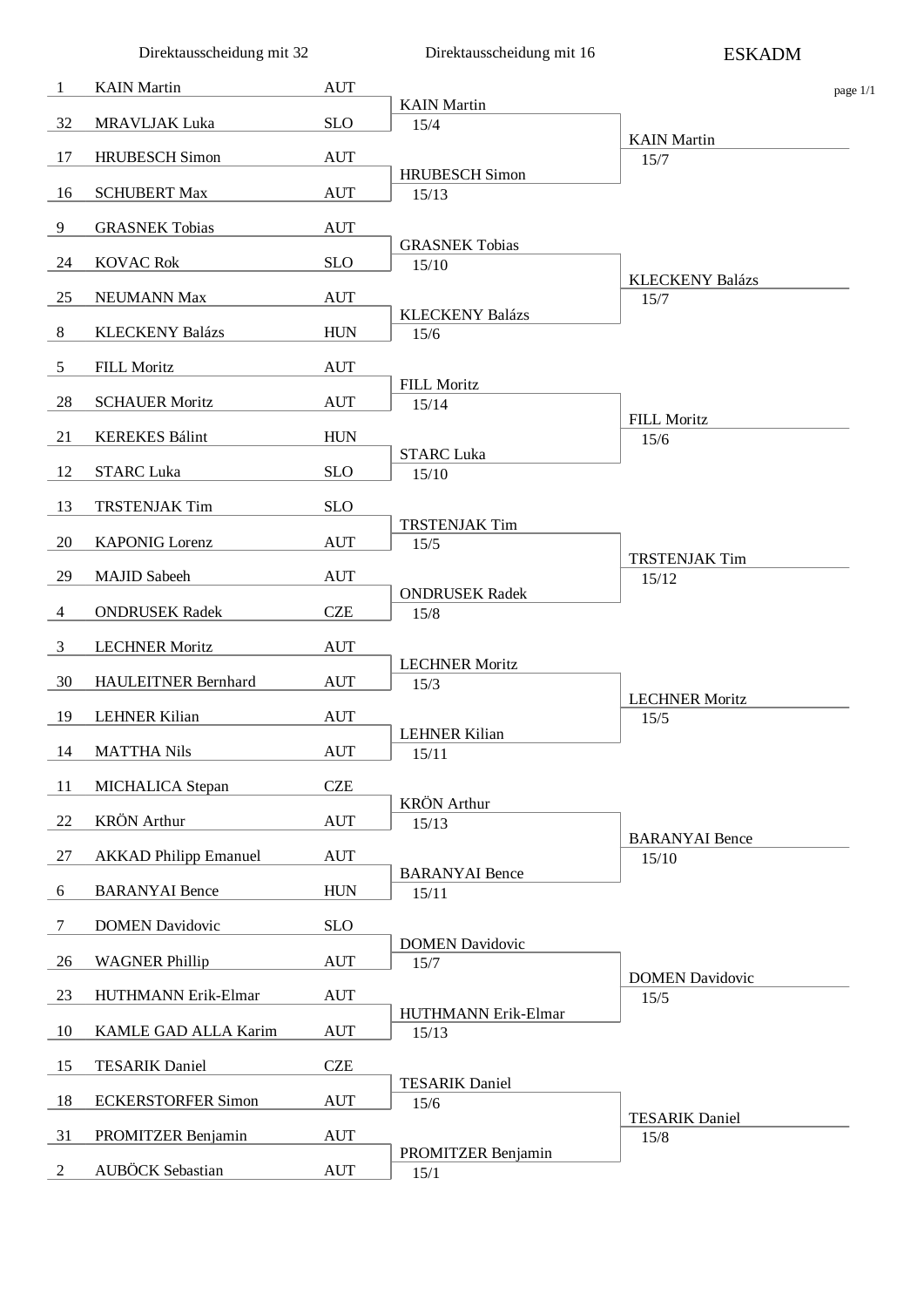|    | Direktausscheidung mit 8 |            | Halbfinale                 | Finale                          |                    |
|----|--------------------------|------------|----------------------------|---------------------------------|--------------------|
| -1 | <b>KAIN</b> Martin       | <b>AUT</b> |                            |                                 |                    |
|    |                          |            | <b>KAIN</b> Martin         |                                 |                    |
| 8  | <b>KLECKENY Balázs</b>   | <b>HUN</b> | 15/13                      |                                 |                    |
|    |                          |            |                            | <b>KAIN</b> Martin              |                    |
| 5  | <b>FILL Moritz</b>       | <b>AUT</b> |                            | 15/9                            |                    |
| 4  | <b>TRSTENJAK Tim</b>     | <b>SLO</b> | <b>FILL Moritz</b><br>15/6 |                                 |                    |
|    |                          |            |                            |                                 | <b>KAIN</b> Martin |
| 3  | <b>LECHNER Moritz</b>    | <b>AUT</b> |                            |                                 | 15/11              |
|    |                          |            | <b>LECHNER Moritz</b>      |                                 |                    |
| 6  | <b>BARANYAI</b> Bence    | <b>HUN</b> | 15/9                       |                                 |                    |
| 7  | <b>DOMEN Davidovic</b>   | <b>SLO</b> |                            | <b>DOMEN Davidovic</b><br>15/13 |                    |
|    |                          |            | <b>DOMEN Davidovic</b>     |                                 |                    |
| 2  | <b>TESARIK Daniel</b>    | <b>CZE</b> | 15/2                       |                                 |                    |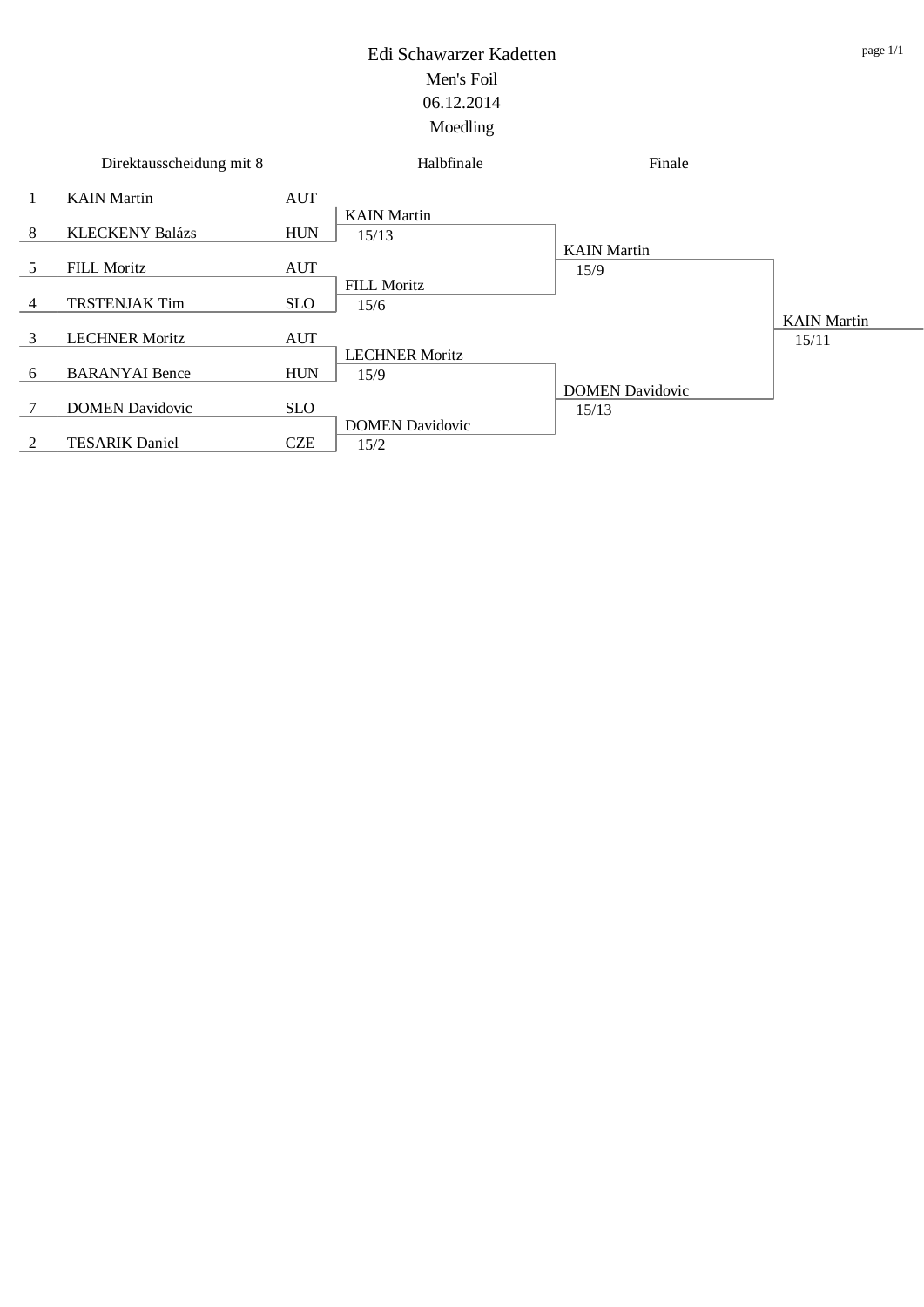#### Overall ranking (ordered by ranking - 43 fencers)

| ranking        | name and first name          | flag          | nat.               | club                       | date of birth | FIE licence |
|----------------|------------------------------|---------------|--------------------|----------------------------|---------------|-------------|
| 1              | <b>KAIN</b> Martin           |               | <b>AUT</b>         | <b>AFCS</b>                | 11/4/1999     | 19990411001 |
| $\overline{2}$ | <b>DOMEN Davidovic</b>       | $\bullet$     | <b>SLO</b>         | FC DUEL TABOR              | 2/5/1999      | $-1$        |
| 3              | <b>FILL Moritz</b>           |               | <b>AUT</b>         | <b>SZTK</b>                | 13/11/1999    | 19991113001 |
| 3              | <b>LECHNER Moritz</b>        |               | <b>AUT</b>         | <b>STLFC</b>               | 13/3/2000     | 20000313001 |
| 5              | <b>BARANYAI</b> Bence        |               | <b>HUN</b>         | SZIGETSZENTMIKLÓSI T?REGYL | 22/10/1999    | $-1$        |
| 6              | <b>KLECKENY Balázs</b>       |               | <b>HUN</b>         | SZIGETSZENTMIKLÓSI T?REGYL | 10/1/1999     | $-1$        |
| 7              | <b>TRSTENJAK Tim</b>         | $\sqrt{3}$    | <b>SLO</b>         | FC DUEL TABOR              | 26/8/1998     | $-1$        |
| $8\,$          | <b>TESARIK Daniel</b>        |               | <b>CZE</b>         | <b>SOKOL BRNO</b>          | 16/10/2000    |             |
| 9              | <b>ONDRUSEK Radek</b>        |               | <b>CZE</b>         |                            | 23/6/1999     |             |
| 10             | <b>GRASNEK Tobias</b>        |               | <b>AUT</b>         | <b>FUM</b>                 | 12/5/1999     | 19990512001 |
| 11             | <b>STARC Luka</b>            | $\frac{1}{2}$ | <b>SLO</b>         | FC DUEL TABOR              | 28/5/1998     | $-1$        |
| 12             | <b>HRUBESCH</b> Simon        |               | $\mathop{\rm AUT}$ | <b>FUK</b>                 | 17/12/2000    | 20001217001 |
| 13             | <b>LEHNER Kilian</b>         |               | <b>AUT</b>         | <b>FKVOE</b>               | 19/11/2000    | 20001119001 |
| 14             | <b>KRÖN</b> Arthur           |               | <b>AUT</b>         | <b>UFC</b>                 | 9/10/1999     | 19991009001 |
| 15             | HUTHMANN Erik-Elmar          |               | <b>AUT</b>         | <b>AFCS</b>                | 15/11/1999    | 19991115001 |
| 16             | PROMITZER Benjamin           |               | <b>AUT</b>         | <b>STLFC</b>               | 14/9/2000     | 20000914001 |
| 17             | <b>AUBÖCK</b> Sebastian      |               | <b>AUT</b>         | <b>FUM</b>                 | 10/10/1998    | 19981010001 |
| 18             | KAMLE GAD ALLA Karim         |               | <b>AUT</b>         | <b>AFCS</b>                | 25/2/1999     | 19990225001 |
| 19             | MICHALICA Stepan             |               | <b>CZE</b>         | <b>SOKOL BRNO</b>          | 13/10/1999    |             |
| 20             | <b>MATTHA Nils</b>           |               | $\mathop{\rm AUT}$ | <b>SZTK</b>                | 9/8/2000      | 20000809001 |
| 21             | <b>SCHUBERT Max</b>          |               | <b>AUT</b>         | <b>FUM</b>                 | 8/3/2001      | 20010308001 |
| 22             | <b>ECKERSTORFER Simon</b>    |               | <b>AUT</b>         | <b>FCW</b>                 | 25/12/1999    | 19991225001 |
| 23             | <b>KAPONIG Lorenz</b>        |               | <b>AUT</b>         | <b>STLFC</b>               | 15/12/2000    | 20001215001 |
| 24             | <b>KEREKES Bálint</b>        |               | <b>HUN</b>         | SZIGETSZENTMIKLÓSI T?REGYL | 27/8/1999     | $-1$        |
| 25             | <b>KOVAC Rok</b>             |               | <b>SLO</b>         | SK RUDOLF CVETKO VELENJE   | 3/5/1999      | $-1$        |
| 26             | NEUMANN Max                  |               | <b>AUT</b>         | <b>FUM</b>                 | 19/4/1999     | 19990419001 |
| 27             | <b>WAGNER Phillip</b>        |               | $\mathop{\rm AUT}$ | <b>STLFC</b>               | 16/5/2000     | 20000516001 |
| 28             | <b>AKKAD Philipp Emanuel</b> |               | <b>AUT</b>         | <b>FCW</b>                 | 20/9/1999     | 19990920001 |
| 28             | <b>SCHAUER Moritz</b>        |               | <b>AUT</b>         | <b>STLFC</b>               | 23/2/2000     | 20000223001 |
| 30             | <b>MAJID Sabeeh</b>          |               | <b>AUT</b>         | <b>UFC</b>                 | 2/2/1999      | 19990202001 |
| 31             | HAULEITNER Bernhard          |               | <b>AUT</b>         | <b>FUK</b>                 | 14/10/1999    | 19991014001 |
| 32             | <b>MRAVLJAK Luka</b>         | Đ,            | <b>SLO</b>         | SK RUDOLF CVETKO VELENJE   | 12/5/1999     | $-1$        |
| 33             | <b>JUKL Raphael</b>          |               | <b>AUT</b>         | ${\rm FUK}$                | 15/2/2000     | 20000215002 |
| 34             | <b>KESSLER Bence</b>         |               | ${\rm HUN}$        | SZIGETSZENTMIKLÓSI T?REGYL | 16/11/1999    | $-1$        |
| 35             | <b>AIGNER Lorenz</b>         |               | $\mathop{\rm AUT}$ | <b>FKVOE</b>               | 9/4/1999      | 19990409002 |
| 36             | PANZITT Paul                 |               | <b>AUT</b>         | <b>STLFC</b>               | 8/2/1999      | 19990208002 |
| 37             | <b>PLANCKH Niclas</b>        |               | <b>AUT</b>         | <b>FUM</b>                 | 2/12/2001     | 20011202001 |
| 37             | <b>POINTNER Maximilian</b>   |               | <b>AUT</b>         | <b>FCW</b>                 | 27/12/2002    | 20021227001 |
| 39             | <b>CASAS REYES Andres</b>    |               | <b>AUT</b>         | <b>UFC</b>                 | 12/6/2000     | 20000612001 |
| 40             | GAVIOLI-BERTOLINI Leon       |               | <b>AUT</b>         | <b>STLFC</b>               | 30/11/1998    | 19981130001 |
| 41             | <b>KURZ</b> Magnus           |               | <b>AUT</b>         | <b>SZTK</b>                | 23/6/2001     | 20010623003 |
| 42             | <b>SCHUHMANN Michael</b>     |               | <b>AUT</b>         | <b>STLFC</b>               | 19/10/1998    | 19981019002 |
| 43             | <b>WAGNER Valentin</b>       |               | $\mathop{\rm AUT}$ | <b>FUM</b>                 | 21/11/2000    | 20001121001 |